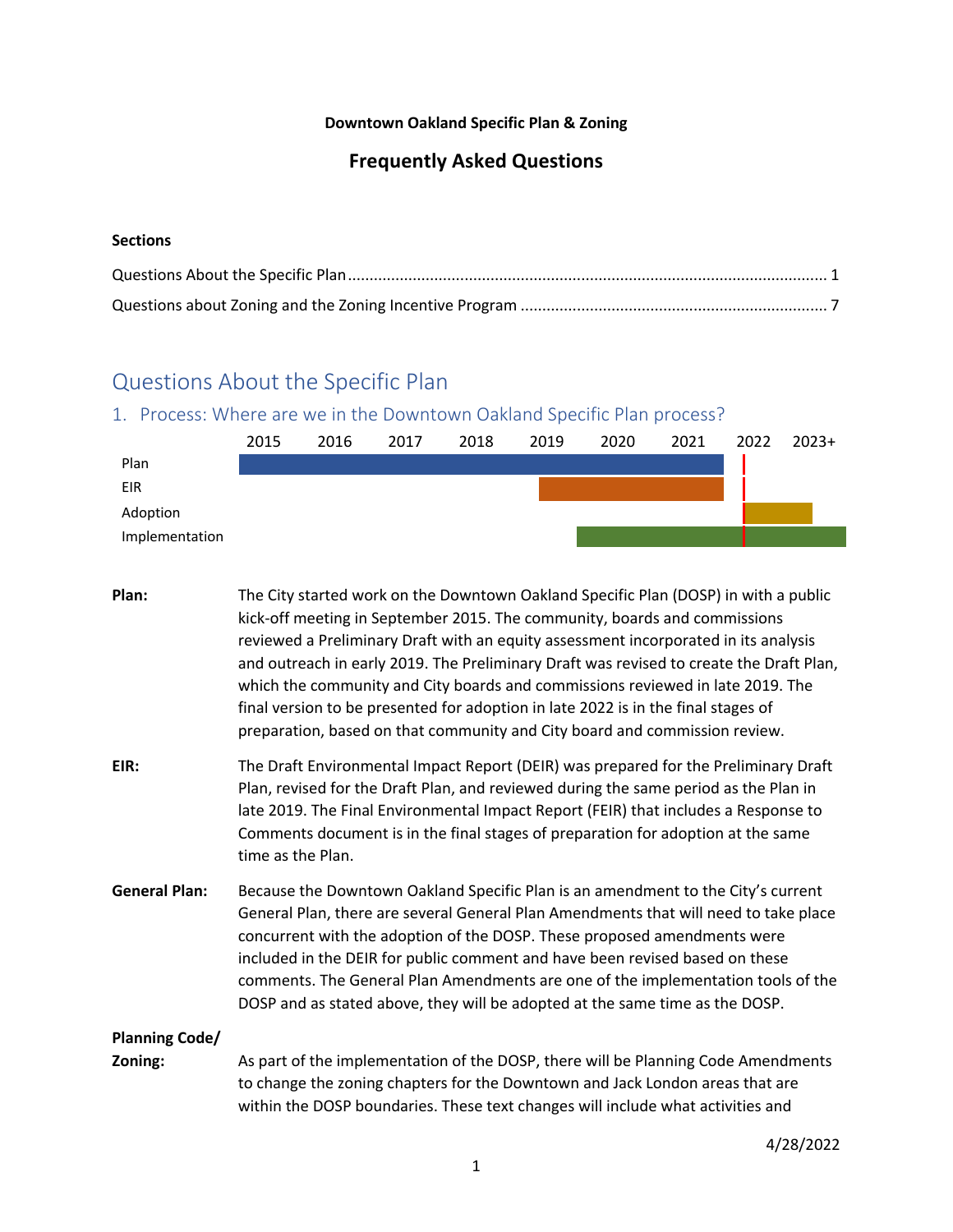facilities are allowed within different areas of the DOSP; the amount of development that can be built on a parcel (this is controlled through regulations on height, density, and floor area ratio), and development standards for new buildings. The Planning Code Amendments to zoning will also be adopted at the same time as the DOSP.

- **Zoning Map:** Another part of the implementation of the DOSP are changes to the Zoning Map itself. The Zoning Map outlines the geographic areas indicating the distinct zones that allow for different activities and facilities. There are separate areas that are outlined with a height/density map that controls the amount of development that can be built on a parcel (including height, density, and floor area ratio). The Zoning Map changes will also be adopted at the same time as the DOSP.
- **Adoption:** The DOSP, EIR and implementing General Plan and Planning Code Amendments as well as zoning map changes will be reviewed together for adoption by the Zoning Update Committee of the Planning Commission, the Planning Commission as a whole, the Community and Economic Development Committee of the Oakland City Council and the City Council as a whole.
- **Implementation:** The DOSP contains numerous implementation actions, including development of new policies, programs and additional studies. One of the implementing steps is a revision to Oakland's zoning (formally known as the Oakland Planning Code). Although zoning is an implementation step that often is undertaken after DOSP adoption, the City is developing the zoning changes concurrently with the DOSP, to be adopted at the same time, to ensure that new development proposed upon adoption of the DOSP is consistent with its intent and the corresponding zoning. Other implementation steps will be finalized after adoption, throughout the life of the DOSP.

## 2. COVID-19: How will the plan and zoning take into account the uncertain economic future and City budget deficit due to the pandemic?

DOSP revisions are underway to address the significantly different economic environment existing now from those at the start of the DOSP planning process. The prime consultants, Dover, Kohl & Partners, and their subconsultants have been authorized with additional new scope and budget to address the economic effects of the pandemic.

First and foremost, the existing draft policies dedicated to economic equity will be highlighted, prioritized and enhanced to respond to the COVID-19 crisis which continues to evolve, leaving the full economic ramifications unpredictable. Prior to COVID-19, the Housing Chapter was already being revised to "Housing & Homelessness" refocusing goals to address homelessness in the near term. This focus has become even more critical in the wake of the pandemic. The DOSP will respond by building robust monitoring and flexibility into implementation.

### 3. Equity: How has racial equity been incorporated into the Plan?

Equity has been prioritized in the Plan with a set of measurable equity indicators, which track policies, programs, and projects that are intended to reduce disparities over the DOSP implementation,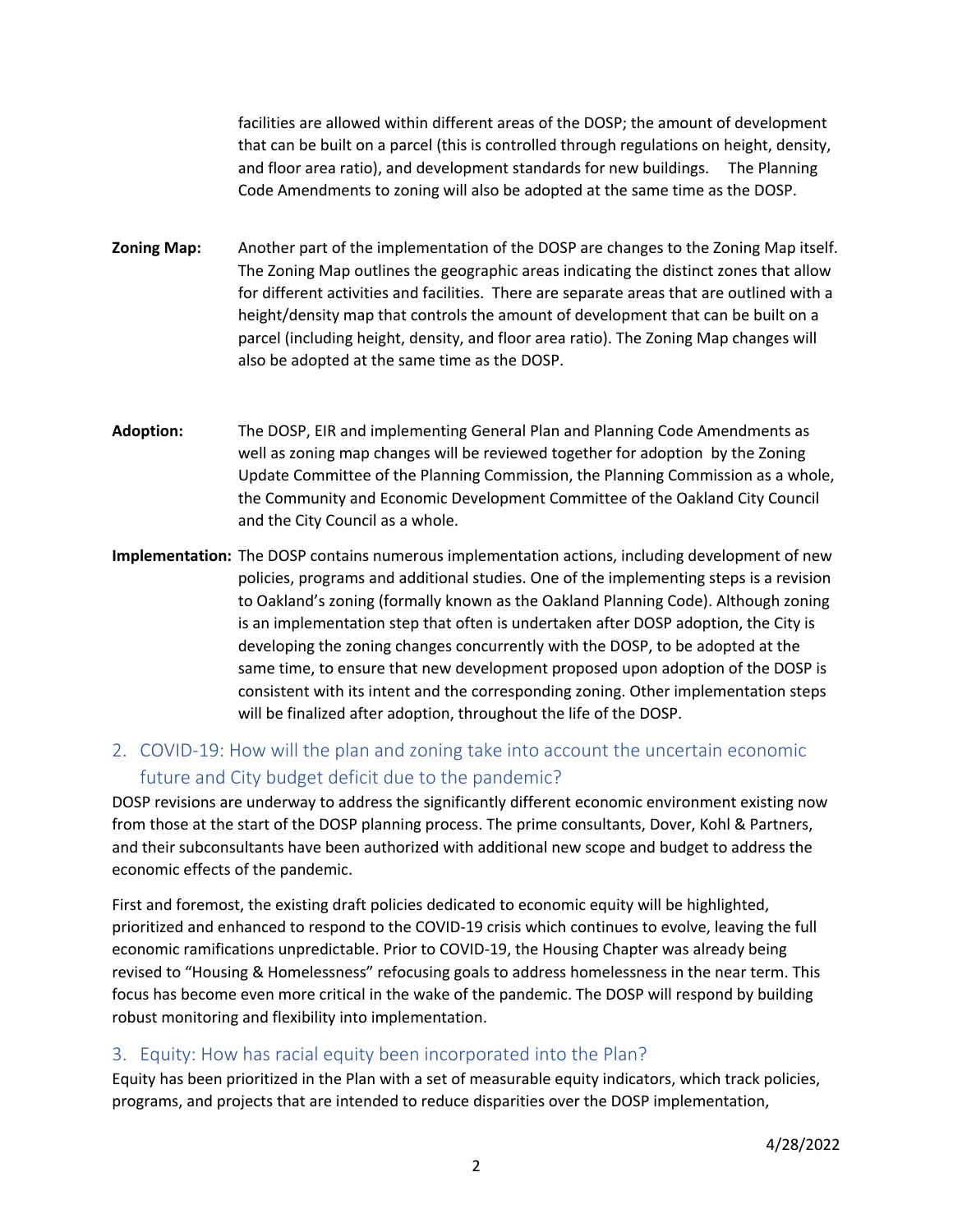corresponding respectively to these indictors. The equity outcomes are embedded across all DOSP elements and not relegated solely as a separate, stand-alone consideration. These measures shall be reviewed regularly for their performance, efficacy, and continued relevance, including meetings with community stakeholders to give guidance and to ground-truth the equity outcomes.

Also, the DOSP has gone through several iterations to ensure that equity objectives are based on the need to redress measured disparities, as well as including equity measures in the benefits associated with each DOSP component. Staff, with the assistance of equity consultants, took steps to engage outreach that informed these iterations more inclusively through focus groups and interviews focused on people of color, unhoused residents, social equity working group meetings, and meeting community members in places where they live and work, including public events such as farmer's markets, the Black Joy Parade and Lunar New Year Festival; and meetings of community groups such as the Oakland Food Policy Council, Black Arts Movement and Business District, and East Oakland Collective.

Staff will continue to prioritize reducing racial disparities under the Plan's equity framework, which, along with the implementation strategy, calls for the creation of an ongoing steering committee that includes community and agency membership to oversee implementation, adoption and enforcement of the DOSP. We will look at successful models like the City's equity approach to forming its Capital Improvements Program (CIP) as a means of feedback to establish implementation priorities. The Plan provides clear equity indicators and measures, which City leaders and community members will collaboratively address, report on their progress, and revise as needed.

# 4. Monitoring: How will the DOSP's goals be monitored and updated?

Given the breadth of measures and metrics needed to confirm the effectiveness of the DOSP and the ongoing validity of its assumptions, there will be multiple databases compiled in order to do the tracking and evaluations. Specifically, we will:

- Work across City departments and rely on the expertise of the Department of Race and Equity to interpret how the data reflects outcomes and impacts on our most marginalized communities;
- Track data on demographic changes in the specific geographies of downtown;
- Track the purpose, character, location and extent of development projects, along with their costs, schedules and impacts;
- Track the adoption and implementation of new laws and regulations that have outcomes affecting equity and community benefits; and
- Look at the operations and activities of other public agencies at the state, county, and local levels to measure how their investments and projects are also informed and aligned with the DOSP's intent.

The City will rely on a stakeholder implementation steering committee to help review and ground-truth this data to make it an effective tool for community awareness, participation and guidance.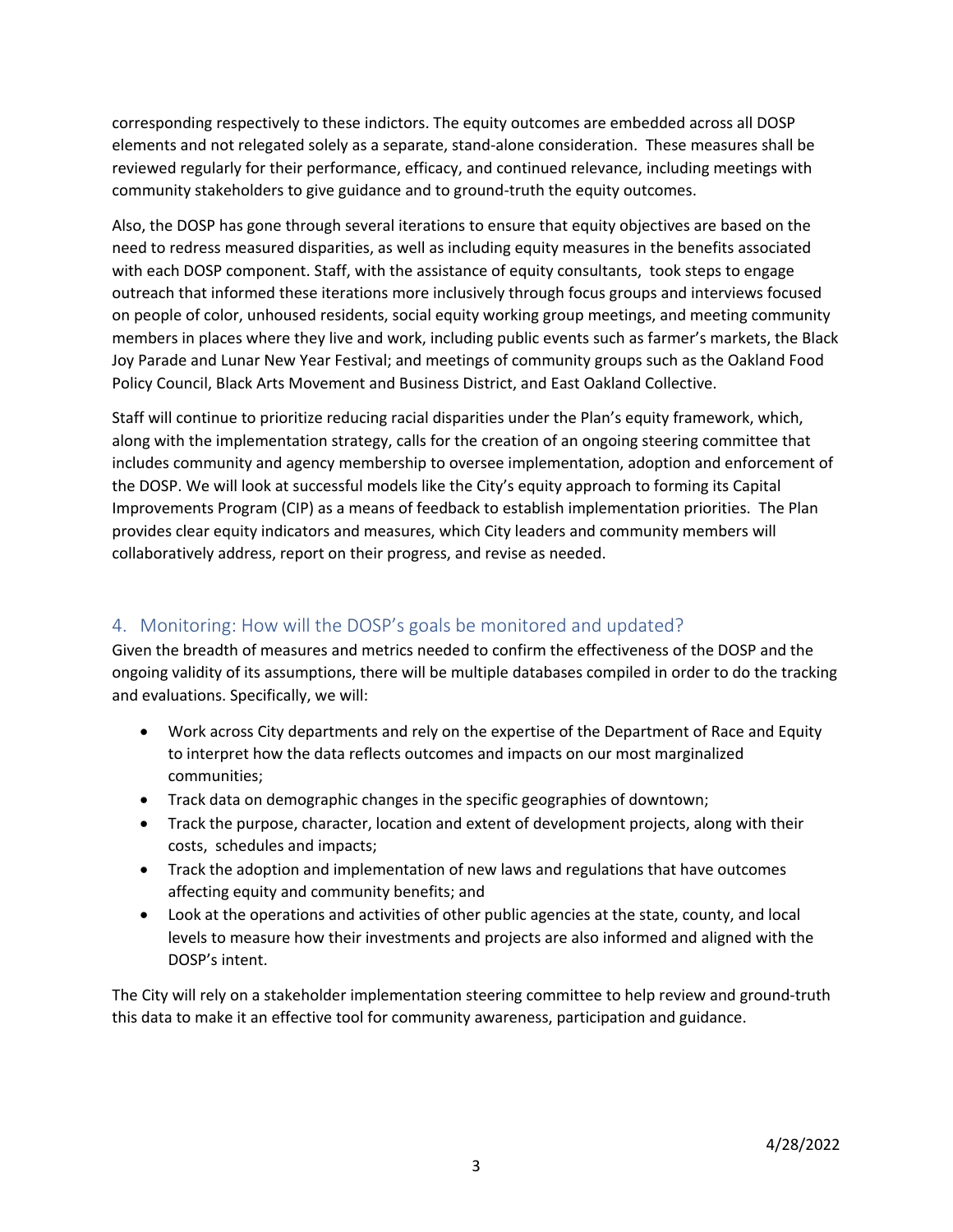# 5. Accountability: What accountability and transparency measures will there be to ensure meaningful implementation of equity?

In addition to the equity indicators and measures of success, the DOSP calls for the creation of an ongoing implementation steering committee that includes community and agency membership to assist in coordinating and overseeing implementation of this multi-faceted plan that depends on public, private, institutional, and philanthropic partnerships for is success. This regular convening of stakeholders shall be particularly important given the fact that the DOSP has made racial equity a priority. It will be important for community, business, institutional, philanthropic and city leadership to collaborate in implementing comprehensive services and programs to respond to equity issues with specific solutions.

It is important to realize that the adoption of the DOSP does not mean termination of ongoing planning efforts to implement elements of the plan where contemporaneous timing is propitious. The postadoption phase will be a dynamic period testing the DOSP's effectiveness; the guidance and transparency of the DOSP's implementation must continue over its entire life. This ongoing stewardship will be even more critical given the changing events that are occurring at the very time of this DOSP's adoption and the ramifications they have in testing assumptions and approaches that were valid at the time of the DOSP's adoption.

## 6. Community Input

#### Where can we see community comments?

All comments received on the Draft DOSP are available for review in a spreadsheet and summary form on the Community Input section of the DOSP website. The full text of comments on the Draft DOSP are in a spreadsheet and posted on the Community Input page.

### How is the Community Advisory Group's (CAG's) Feedback incorporated?

The CAG's recommendations are a vital source of continuous guidance in the DOSP process. The Final Draft Plan will document how the revisions respond to community comments on the Draft DOSP and Draft EIR, including those provided by the CAG. The CAG will continue to be consulted through the remaining phases toward adoption, with multiple meetings to understand the group's collective: 1) preferences for zoning; 2) priorities, for the outcomes of the zoning incentive program; and 3) advice for structuring zoning amendments including incentives, affordable housing, and transfer of development rights (TDR). This group will also serve an advisory role in the formulation of the steering committee that guides the post-adoption implementation.

#### What community benefits does the DOSP intend to achieve, and how?

The DOSP contains a comprehensive implementation program targeted at achieving community benefits throughout the entire DOSP area in the areas of housing, homelessness, economic opportunity, public safety, community health, sustainability, land use, mobility, and preservation.

The Plan will also bring benefits such as new jobs, housing, and tax revenue generation to the community by making development more feasible through infrastructure improvements, environmental clearance, and streamlining the review process for projects that meet DOSP goals. Development, when targeted in transit-rich areas such as Downtown Oakland, provides benefits to the community such as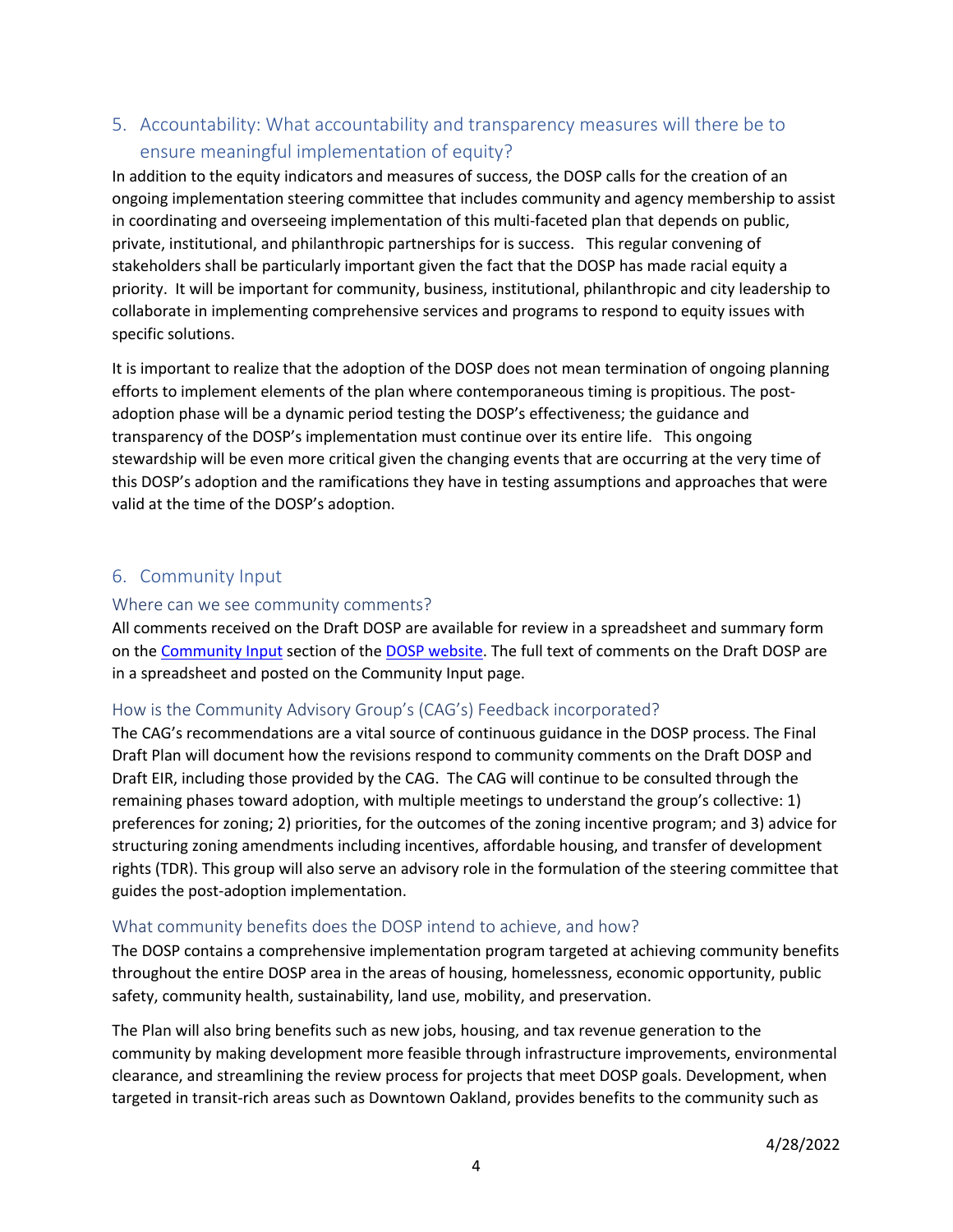increased housing supply, jobs, retail, cultural opportunities, increased transit ridership, tax revenues, reduced driving and therefore pollution, and safe, active streets.

At the same time, the DOSP recognizes that the community has both existing needs and needs generated by the new development that will not be met by the marketplace alone. To ensure that development does meet the community's needs, the DOSP includes policies, development regulations, fees and programs targeted to benefit communities whom government and private development have often excluded from the benefits of development in the past through redlining, discrimination, segregation, predatory lending and other forms of racial and economic restrictions.

Many of the recommended programs in the DOSP will require funding that does not currently exist. The DOSP proposes new and expanded sources of funding. This includes one-time development fees designed to mitigate the impact of the new development (such as the need for additional parks, transportation and fire service improvements). It also includes funds designed to mitigate existing deficits such as affordable housing or parks maintenance, either through bonds, ongoing fees, or tax revenues that are collected in the City's General Fund.

Every chapter of the DOSP proposes new policies, programs and implementation actions to provide benefits to the community through a variety of funding mechanisms. Some of the key benefits the DOSP intends to provide are illustrated in the chart below: *Downtown Oakland Specific Plan Policies and Programs to Provide Community Benefit*. Please see the Draft Plan for a full set of draft policies, programs and implementation actions. The Final Draft Plan will contain a revised set of these based on community input during the Draft Plan public review period in late 2019. These programs are proposed for further analysis and development after adoption.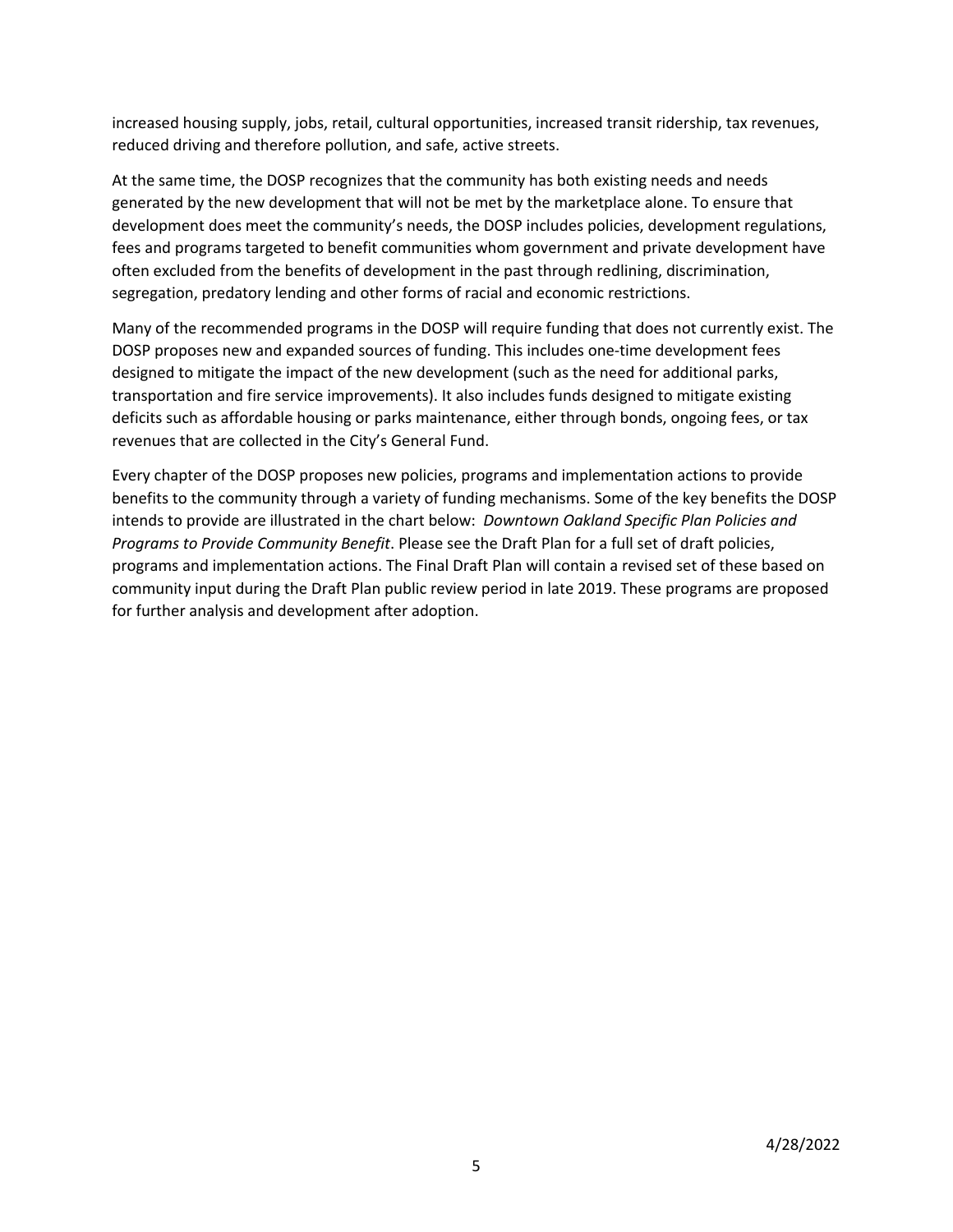## **Downtown Oakland Specific Plan Policies and Programs to Provide Community Benefit**

| <b>Chapters</b>                               | Economic<br>Opportunity                                                                                                                                                                                                                                                                            | Housing &<br>Homelessness                                                                                                                                                                                                                                                           | <b>Culture Keeping</b>                                                                                                                                                                                                                                                                     | Mobility                                                                                                                                                                                                                                                       | Community<br>Health &<br>Sustainability                                                                                                                                                                                                                             | Land Use                                                                                                                                                                                                                                                    |
|-----------------------------------------------|----------------------------------------------------------------------------------------------------------------------------------------------------------------------------------------------------------------------------------------------------------------------------------------------------|-------------------------------------------------------------------------------------------------------------------------------------------------------------------------------------------------------------------------------------------------------------------------------------|--------------------------------------------------------------------------------------------------------------------------------------------------------------------------------------------------------------------------------------------------------------------------------------------|----------------------------------------------------------------------------------------------------------------------------------------------------------------------------------------------------------------------------------------------------------------|---------------------------------------------------------------------------------------------------------------------------------------------------------------------------------------------------------------------------------------------------------------------|-------------------------------------------------------------------------------------------------------------------------------------------------------------------------------------------------------------------------------------------------------------|
| Implementing<br><b>Policies &amp; Actions</b> | Master lease and/or<br>land trust program to<br>provide below market<br>rate commercial<br>space to nonprofits,<br>arts organizations, ad<br>local and culturally<br>relevant businesses<br>Funding for façade<br>improvement<br>program, targeting<br>businesses and<br>nonprofits that meet      | Supplemental impact<br>fee or inclusionary<br>requirement for<br>affordable housing<br>Enhanded<br>Infrastructure<br><b>Financing District to</b><br>reinvest growth in<br>property tax revenue<br>into housing<br>Proactively identify<br>homeowners at risk                       | Arts and cultural<br>districts program to<br>provide economic<br>support, marketing,<br>signage, art,<br>wayfinding, etc.<br>Master lease program<br>to provide below<br>market rate<br>commercial space to<br>culturally relevant<br>businesses                                           | Safety and ADA<br>improvements to the<br>pedestrian network<br>Link neighborhoods<br>through the Green<br>Loop, West Oakland<br>Walk and other<br>improvements<br>Signal upgrades to<br>reduce delay,<br>accommodate two-<br>way streets                       | Drinking water and<br>restroom facilities in<br>parks and other<br>public spaces<br>Street team of social<br>service professionals<br>to respond to non-<br>violent disturbances<br>and mental health<br>calls for service<br>Parks and public<br>space maintenance | Transfer of<br>Development Rights<br>(TDR) program to<br>allow increased<br>development by<br>protecting historic<br>properties<br>Policy changes to<br>require development<br>provide publicly<br>accessible open space<br>or a parkland<br>dedication fee |
|                                               | income criteral and in<br>cultural districts<br>Explore co-working<br>and maker space for<br>emerging businesses<br>in an expanded Main<br>Library<br>Youth empowerment<br>zone program to<br>support education,<br>job training and<br>entrepreneurship<br>Zoning incentive<br>program to provide | of foreclosure and<br>direct them to<br>resources<br>Provide storage<br>lockers for<br>unsheltered residents<br>Prioritize affordable<br>housing for people<br>who have been<br>displaced from<br>Oakland for broader<br>economic reasons<br>Zoning incentive<br>program to provide | Fee to fund<br>improvements to<br>cultural facilities such<br>as the Malonga<br>Center, OACC and<br>AAMLO<br>Land trust model to<br>stabilize cultural<br>businesses,<br>institutions and<br>residents through<br>community<br>ownership of land<br>Zoning incentive<br>program to provide | Transit priority<br>treatments to<br>improve transit<br>reliability and shorten<br>trips<br>Improved bus stops,<br>lighting, shelters,<br>benches<br>Regional low-income<br>fare or pass for transit<br>Active curbside<br>management to<br>ensure parking for | via increase to LLAD<br>fees<br>Green Loop to<br>connect parks and<br>access to the Lake<br>Merrit Channel<br>New or expanded<br>Main Library<br>Development<br>requirements to<br>minimize climate<br>change and mitigate<br>sea level rise impacts                | Coordination of new<br>development to<br>minimize impacts of<br>construction on<br>streets, residents and<br>small businesses<br>Zoning incentive<br>program to allow<br>increased<br>development<br>potential in exchange<br>for community<br>benefits     |
|                                               | below-market rent<br>commercial space                                                                                                                                                                                                                                                              | family-friendly units                                                                                                                                                                                                                                                               | below-market rent<br>commercial space                                                                                                                                                                                                                                                      | business patrons                                                                                                                                                                                                                                               | Electric charging<br>stations                                                                                                                                                                                                                                       |                                                                                                                                                                                                                                                             |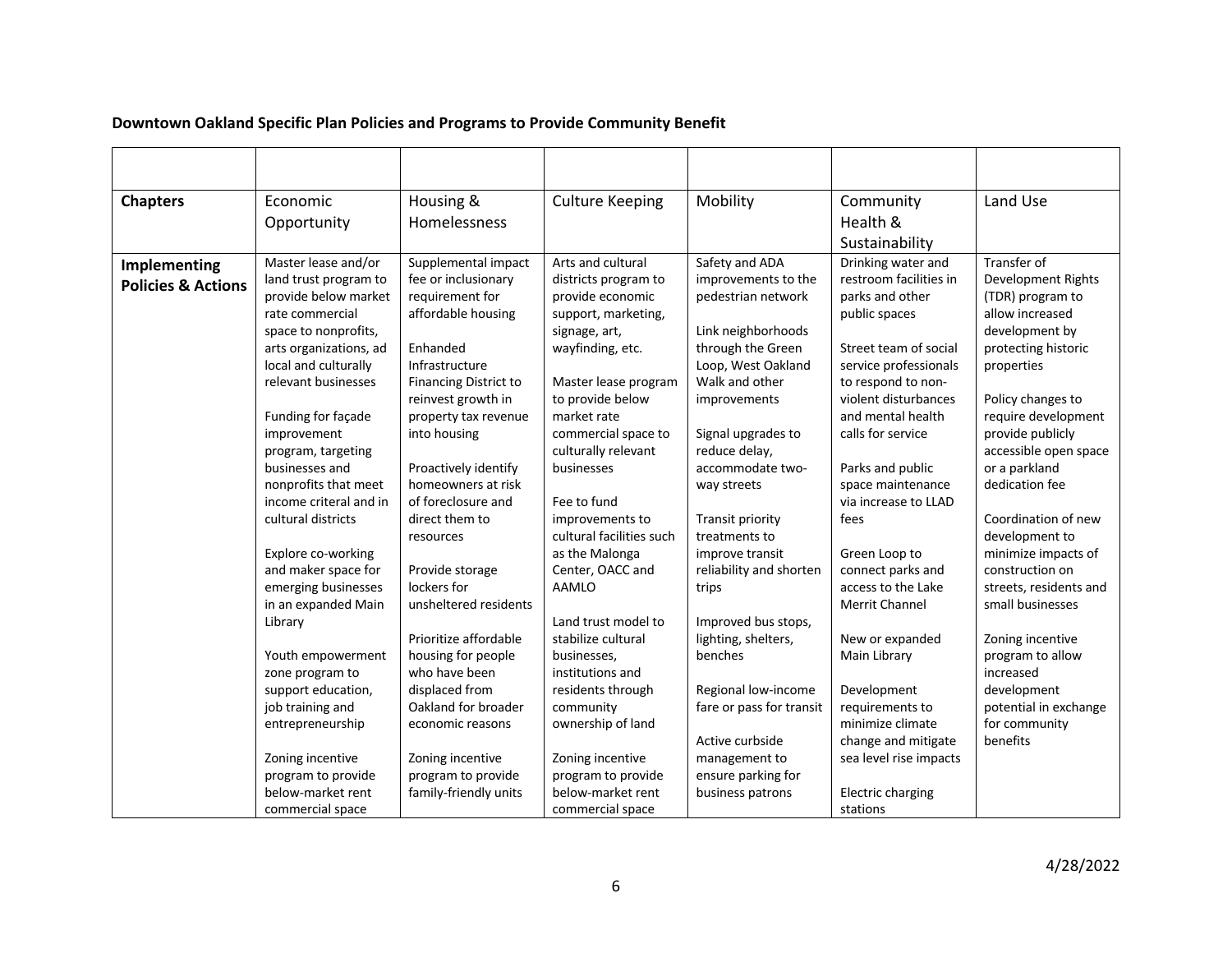# Questions about Zoning and the Zoning Incentive Program

# 1. Zoning: What will be contained in the zoning update?

Modified zoning to implement the DOSP will be adopted at the same time as the DOSP, which is currently being revised for final adoption hearings based on public comment received on the Draft Plan in fall 2019. These new zoning provisions will specify not only land uses, building intensities, and development standards, but also metrics, procedures, and requirements for being granted bonus density through a zoning incentive program.

# 2. Zoning Incentive Program: What is a zoning incentive program, and how does it relate to the DOSP?

As part of the implementation of the DOSP the City is recommending creation of a zoning incentive program for downtown. The zoning incentive program would be adopted as part of the Oakland Planning Code and establish a defined approach to ensuring that benefits from new downtown development fulfill unmet community objectives while also providing transparency to the public and certainty for developers.

The zoning incentive program, a draft of which is expected to be available for public review as part of the draft zoning amendments in mid-2022, is one of many tools designed to implement the goals of the DOSP, and is only one part of the overall modified zoning that will implement the DOSP, others including updated land use activities, objective design standards and a transfer of development rights program .

The zoning incentive program is a **voluntary** program in which a developer can elect to provide community benefits – many of which may not be achievable through standard zoning requirements – in return for the incentive of increased development potential (height, density, floor area ratio, etc.). Because participation is not required, any benefits that Oakland expects **all** developments to provide by default should be achieved through different means, such as generally applicable development impact fees.

This voluntary program is **over and above** other means of achieving community benefits, including:

- **Existing** zoning requirements for developers to provide benefits such as streetscape improvements adjacent to their project, bicycle parking, and protection of historic buildings;
- **Potential new** requirements for developers, that may include publicly accessible private open spaces, design standards for universal and family-friendly housing, and site changes in response to projected sea level rise;
- **Existing** requirements to pay impact fees for affordable housing, capital improvements (including for parks, libraries, police and fire), and transportation;
- **Existing** requirements to provide art or arts and cultural programming space on-site or on the public right of way, pay an in-lieu fee, or contribute to capital improvements at a nearby Cityowned arts facility; and
- **New or expanded** programs and funding sources proposed throughout the Downtown Oakland Specific Plan to provide community benefits such as:
	- $\circ$  An Enhanced Infrastructure Financing District (EIFD) to help pay for affordable housing, transportation, capital improvements, and other downtown needs;
	- $\circ$  Increases to the impact fees for affordable housing, capital improvements and transportation;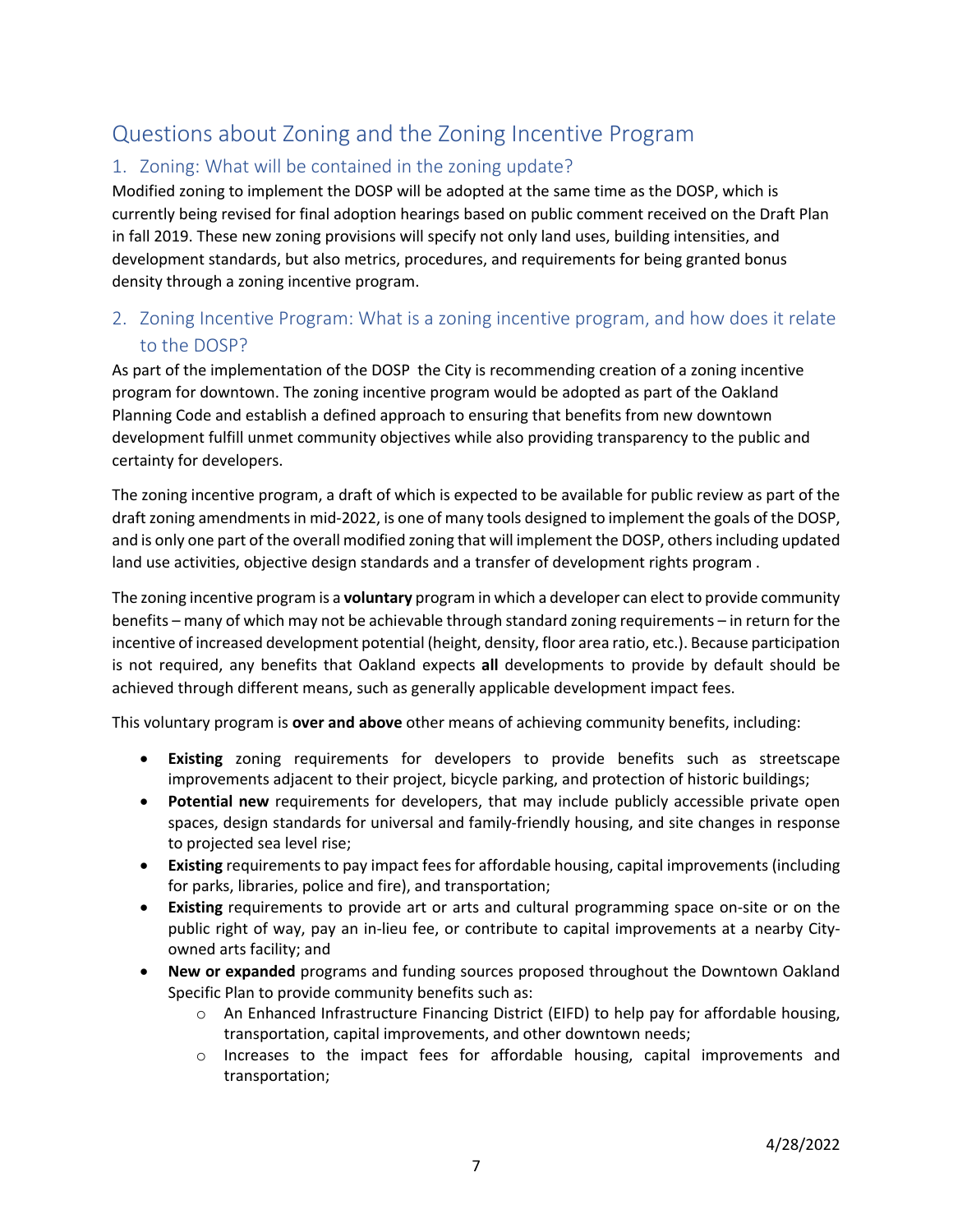- $\circ$  Increases to the Landscape and Lighting Assessment District (LLAD) fee for park and streetscape maintenance;
- $\circ$  A master lease program to provide below market-rate commercial, arts and nonprofit space;
- o Partnerships to expand local-hire initiatives, training and apprenticeships; and many other proposed new programs that were reviewed as part of the Draft DOSP, which is available on the DOSP website at https://www.oaklandca.gov/topics/downtownoakland-specific-plan.

# 3. Downzoning: Will the DOSP downzone to achieve greater community benefits, and if not, why not?

Zoning incentive programs are typically applied only to areas that are gaining new land value through up-zoning. The purpose for this alignment is to capture a portion of this new value the City has created through upzoning to achieve public purposes. Community members have often asked whether the City could instead (or additionally) down-zone parts of the downtown in order to require developers to provide more benefits in order to develop their properties to the same level as allowed under the current zoning.

While it is understandable that a strategy requesting down-zoning would be part of the community's consideration for an incentive-based regulatory approach, this method has several limitations.

City staff and the economic consultants do not recommend imposing lower base intensities for the purpose of increasing the relative value or attractiveness of incentive density bonuses. There are several reasons for this:

• It would be inconsistent with current zoning allowances. Lowering base densities would create uncertainties for the development community, including both property owners that made investments in downtown based on the existing zoning and future investors who might be wary of encountering similar "clawbacks" of development potential.

• It would be inconsistent with the recommendations of the DOSP itself. The DOSP recommends that in the downtown, which is the most transit-rich area in the East Bay, development provide dense housing, jobs and other resources. Reducing the by-right zoning to attempt to force developers to participate in the voluntary incentive program runs the risk that a developer may not opt into the program, meaning development will only occur up to the by-right limit. If they were to follow this path, then they would: 1) leave development potential on the table in Oakland's prime, most transit-oriented sites for density, which would have permanent or at least decades long negative repercussions on the City's ability to add residential density to those sites served most by transit, and 2) Oakland would forego receipt of impact fees (or on-site affordable housing units) that the development would otherwise provide toward affordable housing, transportation, and capital improvements.

• It would be inconsistent with recent State laws that have prohibited broad down-zonings unless there is an explicit, concurrent, and commensurate increase in housing capacity in another area of the city. SB 330, which became effective January 1, 2020, prohibits the City from downzoning parcels of land where housing is an allowable use. Further, general or specific plan land use designations may not be changed to a less intensive use as compared to what was allowed as of January 1, 2018. This